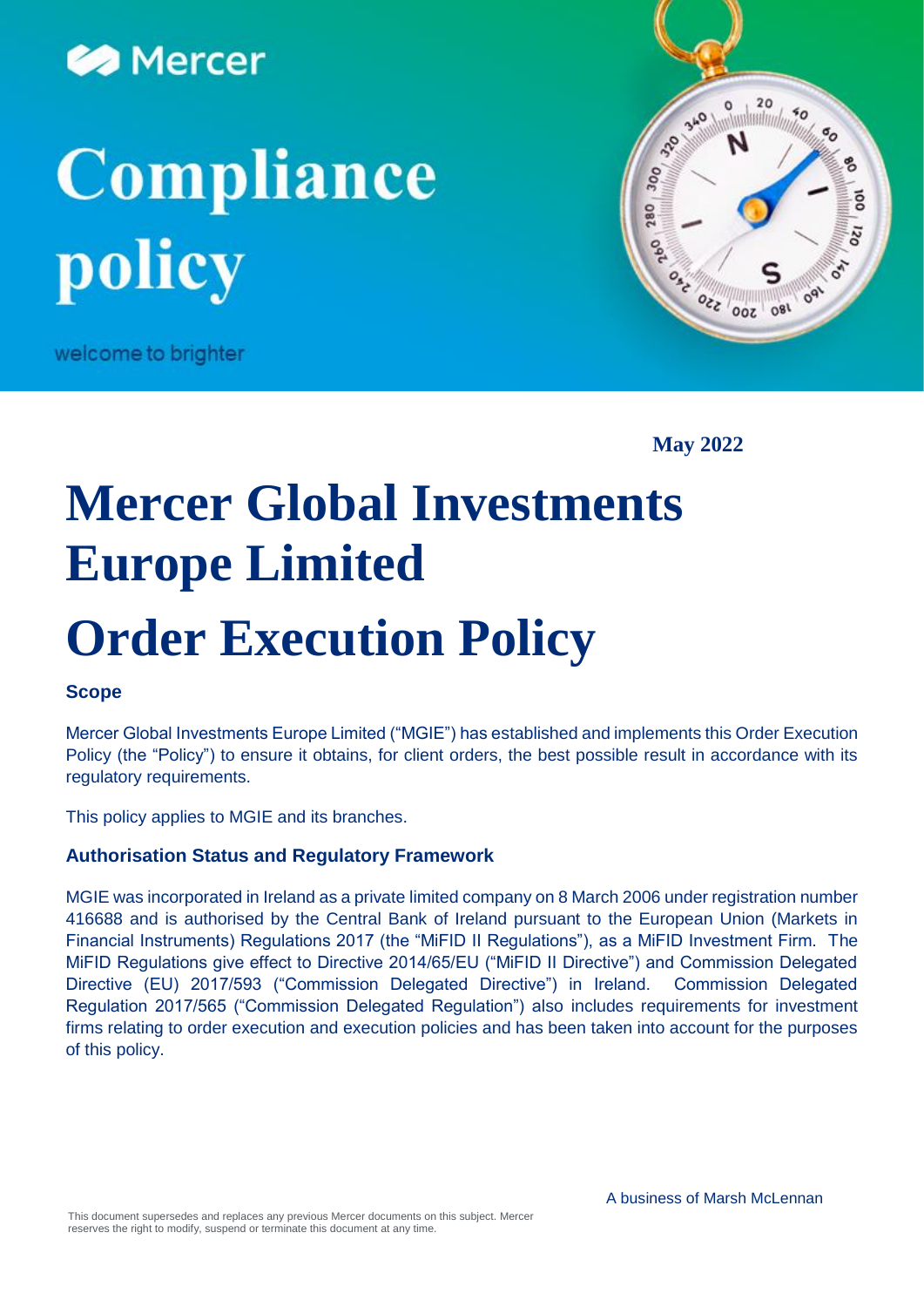## **MGIE's Best Execution Obligations**

As a MiFID firm, MGIE is authorised to carry out the following MiFID services:

- The reception and transmission of orders in relation to one or more financial instruments
- Portfolio management
- Investment advice

MGIE is not authorised to execute client orders. MGIE only provides services to professional clients and does not receive orders from clients for execution on a trading/execution venue.

The Commission Delegated Regulation requires MGIE:

- 1. When providing the service of portfolio management, to act in accordance with the best interest of its clients when placing orders with other entities for execution that result from decisions by MGIE to deal in financial instruments on behalf of its clients; and
- 2. When providing the service of reception and transmission of orders, to act in accordance with the best interests of its clients when transmitting client orders to other entities for execution.

MGIE is required to ensure it takes all sufficient steps to obtain the best possible result for clients taking into account price, costs, speed, likelihood of execution, and settlement, size, nature and any other consideration relevant to the execution of the order, unless there is a specific instruction from a client whereby the firm must execute the order in line with that instruction. Any specific instructions from a client may prevent the firm from taking the steps that it has designed and implemented in this execution policy to obtain the best possible result for the execution of those orders in respect of the elements covered by those instructions.

MGIE does not receive any remuneration, discount or non-monetary benefit for routing client orders to a particular trading venue or an execution venue which would infringe on its requirements relating to conflicts of interest or inducements.

The various types of transaction engaged in by MGIE (or its delegate) on behalf of the funds under management and/or clients of MGIE are set out below, along with MGIE's strategy in respect of each transaction type to ensure compliance with its MiFID Best Execution obligations.

#### **MGIE managing a client's portfolio of funds**

MGIE has been appointed by clients via investment management agreements to manage a portfolio of collective investment schemes ("Funds"). MGIE undertakes to act in accordance with the best interest of its clients in managing such portfolios. MGIE buys and sells shares/units in collective investment schemes via the transfer agent at the Net Asset Value of the fund on a given day. MGIE will consider the factors mentioned above when buying and selling funds. However, in addition to these factors, MGIE must also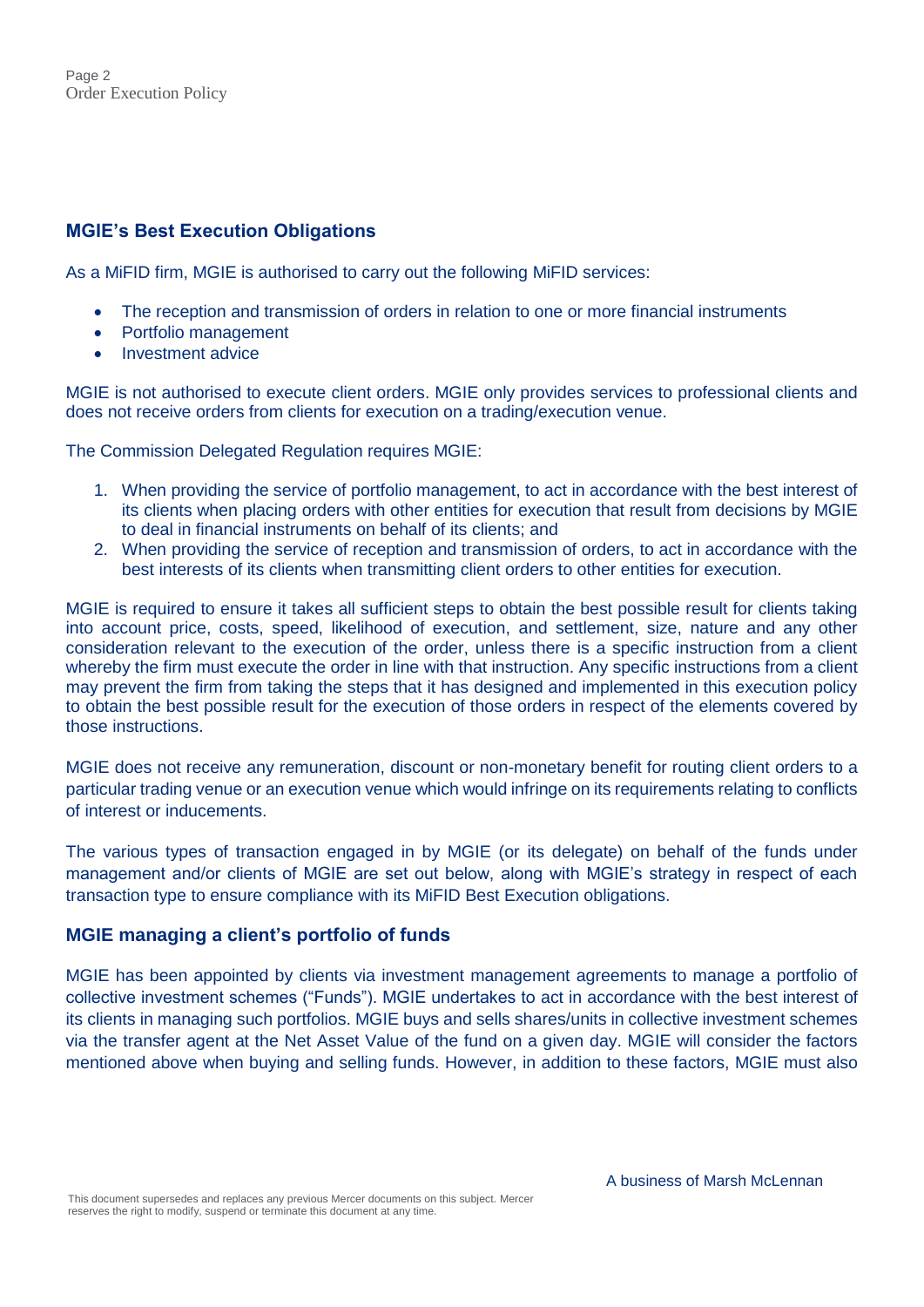ensure that funds are registered for distribution in the specific country of domicile of the client, which may result in a delay to implementing the trade whilst registrations are pending.

#### **MGIE as the appointed Investment Manager to funds**

MGIE has been appointed as Investment Manager to Mercer's range of Irish domiciled UCITS and AIFs (Mercer Funds) to provide or procure the provision of discretionary investment management services. MGIE has also been appointed as the investment manager to other external funds in similar arrangements. In practice, MGIE delegates the discretionary investment management for these funds to third party investment managers based in countries such as Ireland, UK and USA. This is done in two ways:

- 1. MGIE may delegate the investment management of a portion of the Fund (Segment) to a subinvestment manager(s) through a sub-investment management agreement where the subinvestment manager(s) agrees to invest the assets of each Fund in accordance with its respective investment objective and policy.
- 2. Through purchase of collective investment schemes.

As MGIE delegates discretionary management to underlying investment managers, except for specific circumstances outlined below, MGIE does not execute or place execution orders with other entities to deal in financial instruments on behalf of the firm's clients. Our portfolio specialists' expertise is in identifying, selecting and combining investment managers who are best placed and resourced to deliver outperformance for our funds under management and our clients.

MGIE requires that all underlying investment managers (segregated or collective investment schemes) are subject to an Operational Risk Assessment ("ORA") carried out by Mercer Sentinel before being appointed. This ORA process includes, inter alia, a review of the execution arrangements in place to ensure underlying investment managers take all sufficient steps to obtain the best results for the Mercer Funds. As part of Sentinel's standard framework, the assessment includes a review of each underlying managers processes and controls around pre-trade compliance, trade execution and post trade processes, including trade error policies, best execution and transaction cost analysis (TCA) and allocation procedures. The process continuously evolves depending on the latest regulatory and industry trends. As well as an initial review, once on-boarded, Sentinel conducts reviews on all underlying investment managers on a rolling three year cycle.

#### **1. Delegation of investment management via segregated mandates**

Where discretionary management of the sub-Funds is delegated to sub-Investment Managers, they are contractually obliged to comply with the MiFID requirements when managing the portion of the fund (Segment) allocated to them. Each sub-Investment Manager is, prior to appointment, subjected to a rigorous due diligence process which includes obtaining a copy of such sub-Investment Manager's own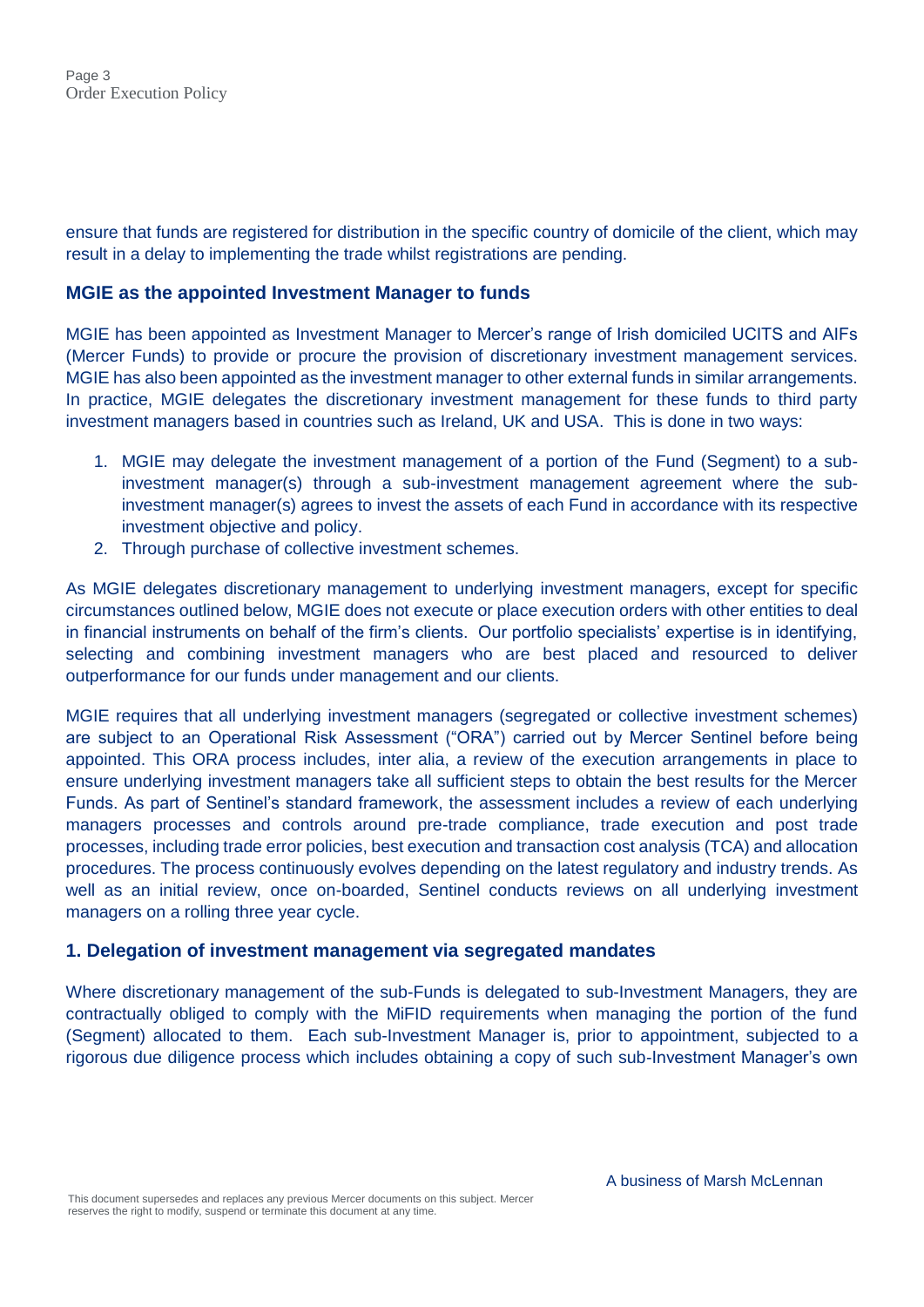Best Execution Policy to ensure it has arrangements in place to ensure it takes all sufficient steps to achieve the best results for clients. MGIE may be involved in identifying counterparties for certain trades, however, Sub-Investment Managers will be fully responsible for conducting due diligence on such counterparties and managing the ongoing counterparty relationship.

Sub-Investment Managers are also required to provide their Best Execution Policies should a material amendment to such policy be made. MGIE will review such changes on a case by case basis. It is important to note that where a financial instrument is traded on a market, Sub-Investment Managers may nonetheless, to obtain the best possible result for clients, transact orders outside the relevant market.

#### **2. Collective Investment Schemes**

Where MGIE invests directly in collective investment schemes ("fund"), this entails transactions which comprise the subscription, redemption or conversion of units in a fund through such fund's transfer agent at Net Asset Value, which are not subject to Best Execution criteria under MiFID. Where, however, such underlying funds are Exchange Traded Funds ("ETFs"), the transactions are executed by an appointed sub-investment manager which is MiFID authorised and, therefore, subject to MiFID Best Execution requirements.

#### *Secondary Market Transactions*

In certain circumstances, as part of its portfolio management activities, MGIE may determine that in order to achieve the best possible result for investors, trading should be conducted on the secondary market. This avenue may be appropriate for reasons including but not limited to the following:

- Where the Sub-Fund invests in closed-ended funds and therefore there is no option to place redemption orders through the fund's transfer agent at Net Asset Value. Such holdings are expected to return their capital over time, however, in circumstances where it is in the best interest of investors to accelerate the liquidation of these holdings at an earlier date, a secondary sale process could be initiated.
- Where the Sub-Fund invests in closed-ended funds and is able to acquire additional units at improved pricing, and/ or after the final close for the fund.
- Where the Sub-Fund invests in open-ended funds where trading through the fund's transfer agent at Net Asset Value is not in the best interest of investors. In such circumstances, secondary market purchases and sales can offer more frequent transaction opportunities and potentially pricing improvements relative to Net Asset Value.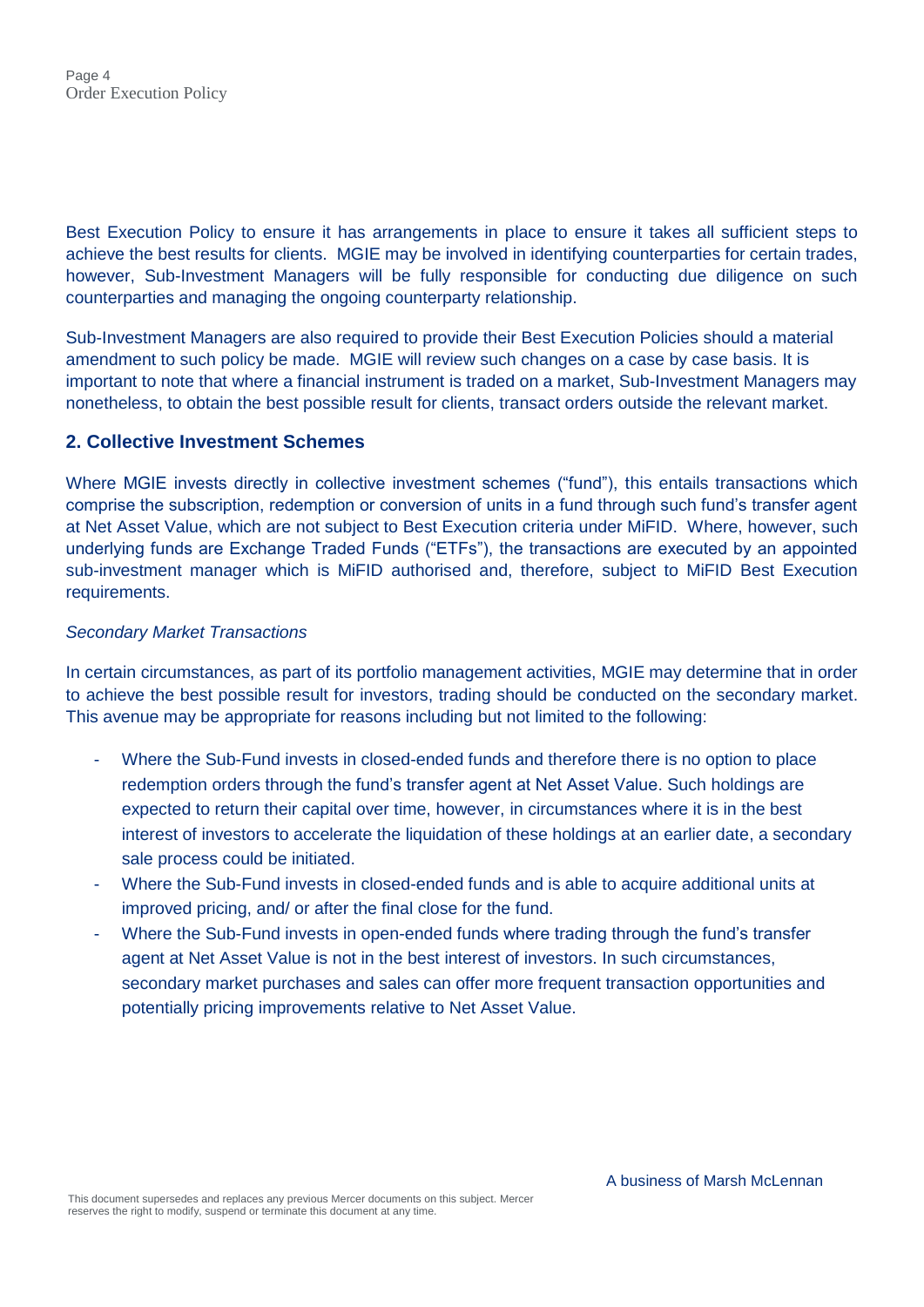In such circumstances, MGIE may decide to appoint a broker to arrange the trade on the secondary market. A broker can facilitate a purchase or sale by matching potentially interested parties and facilitating pricing and timing negotiations.

In appointing the broker, appropriate due diligence will be conducted and the factors MGIE will take into account to determine how to obtain the best possible result for clients will include the price, the costs (including all expenses), the size of the order, the likelihood of execution and settlement, the speed of execution, the nature of the order and any other consideration that is relevant. Given such trading is not expected to be frequent, MGIE does not maintain an approved broker list. In consideration of the aforementioned factors, MGIE will select a broker on a case by case basis and approval will be sought and documented at the relevant Governance Committee.

Alternatively, MGIE may decide for a secondary transaction to be facilitated through the third party manager of the collective investment scheme, where the third party manager has offered to facilitate the transaction of the holding with existing investors in the fund on behalf of a client.

#### **Foreign Exchange Transactions**

MGIE has been appointed to manage share class hedging for certain funds under management. In turn, MGIE has entered into agreements with specialist currency managers who execute such Foreign Exchange transactions.

Where the currency managers use their discretion in executing Foreign Exchange transactions, such transactions are executed in line with the Best Execution policies of the executing entities.

#### **Best Execution Monitoring**

As part of its oversight model, on a quarterly basis, MGIE receives a confirmation from sub-Investment Managers that they have a MiFID II aligned best execution policy in place and that there were no material exceptions identified in consideration of orders executed on funds managed on behalf of MGIE.

MGIE also completes monthly reviews of sub-Investment Managers to ensure they can demonstrate compliance with their own order execution policies.

#### **Review of Best Execution Policy**

This Policy will be reviewed annually and whenever a material event or change in procedure takes place. Such review takes into account MGIE's continuing ability to deliver to its clients the best possible results. It also considers whether MGIE could deliver best execution to its clients if, for example, it included additional or alternative executing entities or made other amendments to its policy.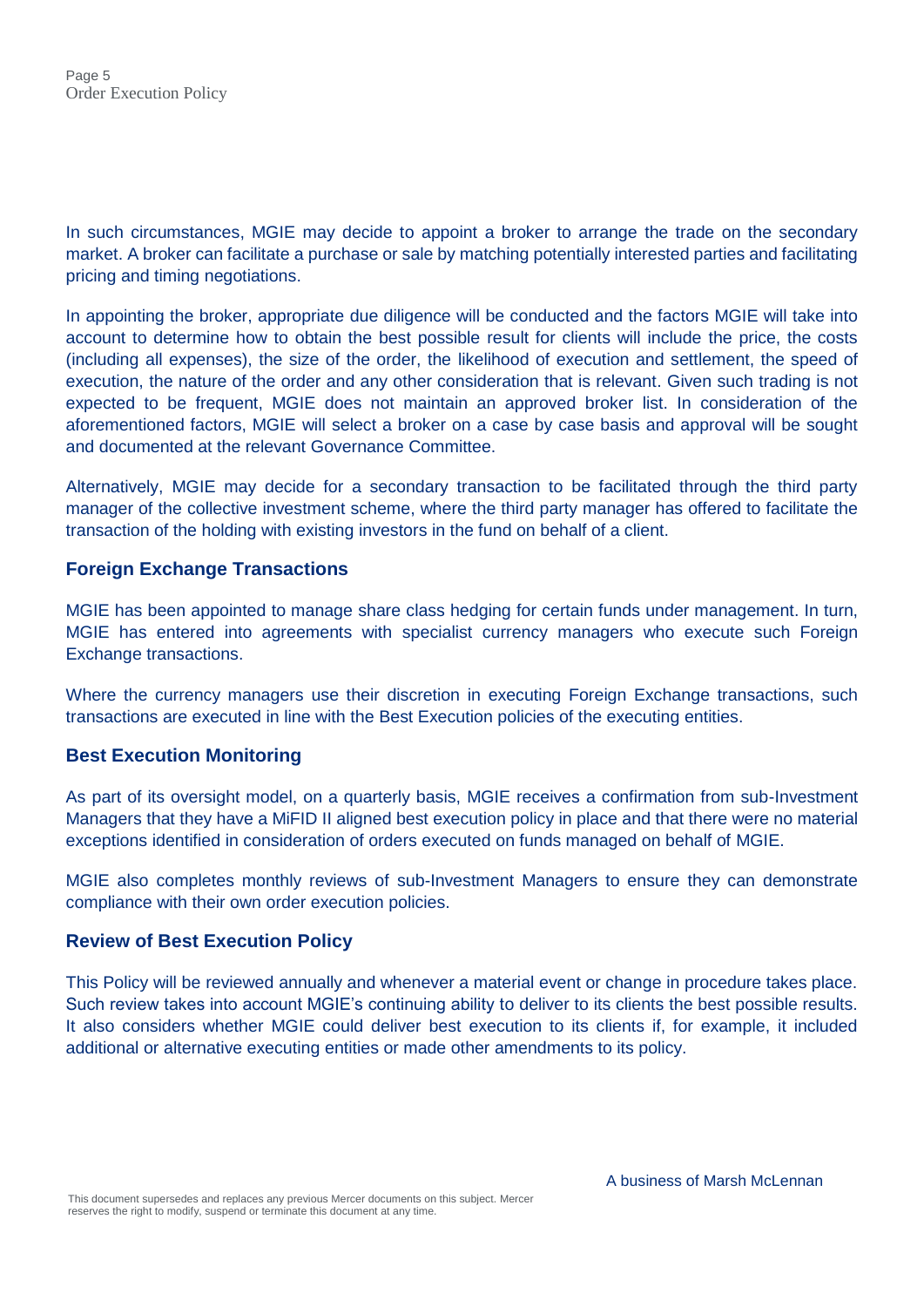# **Availability of this Policy**

MGIE's Best Execution policy is provided to all clients before the provision of relevant services and is also available on [https://investment-solutions.mercer.com/global/all/en/investment-solutions-home/corporate](https://investment-solutions.mercer.com/global/all/en/investment-solutions-home/corporate-policies.html)[policies.html.](https://investment-solutions.mercer.com/global/all/en/investment-solutions-home/corporate-policies.html)

### **Other information**

The MiFID II Regulations require firms to publish information on their top five execution venues or where the firm selects other firms to provide execution services, the top five investment firms, in terms of trading volumes where orders are transmitted. For discretionary clients, all orders are sent to the appointed transfer agent of the Mercer Funds, State Street Fund Services (Ireland) Limited or the transfer agent of any external fund in cases where MGIE receives explicit instruction to invest in a non-Mercer Fund. A summary of the top five entities receiving such trades can be found in the annual MiFID II Order Execution Report found at - https://investment-solutions.mercer.com/global/all/en/investment-solutionshome/corporate-policies.html.

For orders executed within the Mercer Funds by sub-Investment Managers, the information on the top five execution venues used by the sub-Investment Managers will be made available on their websites in the event that they themselves are authorized under MiFID. Details on the sub-Investment Managers of each Mercer Fund may be found in the relevant annual financial statements. A summary of the top five sub-Investment Managers used can be found in the annual MiFID II Order Execution Report found at [https://investment-solutions.mercer.com/global/all/en/investment-solutions-home/corporate-policies.html.](https://investment-solutions.mercer.com/global/all/en/investment-solutions-home/corporate-policies.html)

| <b>Version</b>                                                                              | Prepared:                        | Reviewed:                                | Approved:                                   |
|---------------------------------------------------------------------------------------------|----------------------------------|------------------------------------------|---------------------------------------------|
| Pre-MiFID II:                                                                               | Version dated 2012 in operation. |                                          |                                             |
| January 2018: Updated to align<br>with MIFID II                                             | Compliance                       | <b>Investor protection</b><br>Workstream | <b>Board of Directors:</b><br>January 2018  |
| August 2020: Updated to clarify<br>policy applies to branches.                              | Compliance                       | N/A immaterial<br>Change                 | August 2020                                 |
| November 2021: Update to include<br>new section on secondary market<br>transactions for CIS | Investments                      | Compliance                               | <b>Board of Directors:</b><br>November 2021 |

Version Control: